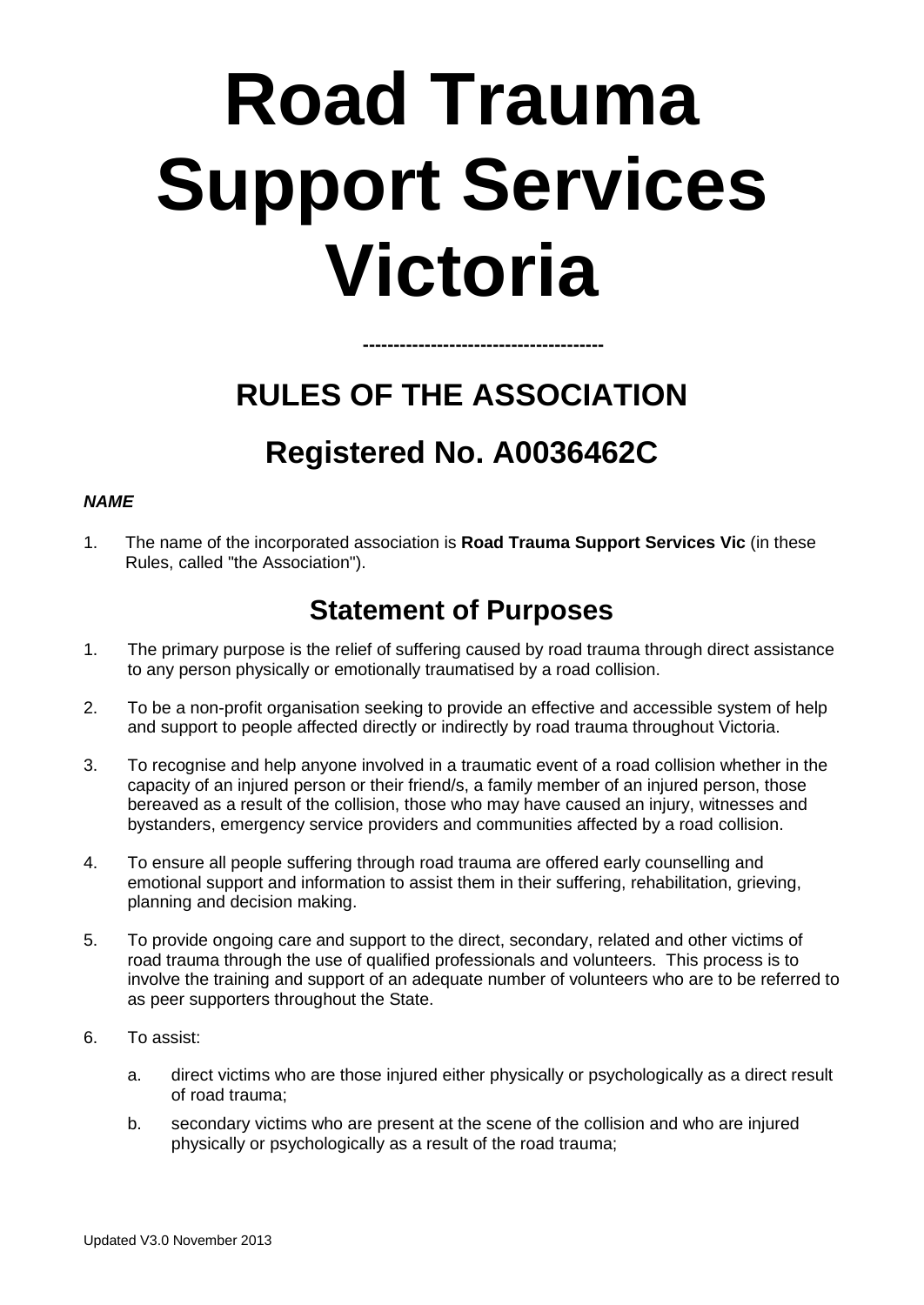- c. related victims, who at the time of the road trauma were close family members, a dependent, friend or person who had a personal relationship with a direct victim and has suffered or is suffering as a result of that relationship and the road traumas;
- d. other victims who may not have had a close personal relationship with the direct victim but are suffering as a result of the effects of road trauma upon others
- 7. To provide, in the following ways, assistance for the identified group who are suffering;
	- a. Providing crisis intervention and ongoing counselling for those seriously affected;
	- b. Supporting victims through matching victims with trained volunteers (peer supporters). This support is to take a variety of forms including encouraging them to express their grief or distress, supporting them as they deal with police.
	- c. Offering group meetings to assist individuals to deal with their trauma and through these groups to help families who are victims of related road fatalities and also groups to support victims through sharing their problems with others whom they believe will understand.
- 8. To liaise with other organisations for the purpose of obtaining referrals for procuring benefits/entitlements for those in our identified group who are suffering.
- 9. To provide education services which are consistent with the organisation's primary purpose of alleviating suffering caused by road trauma. Such services may also support community endeavours to enhance road safety.

#### *DEFINITIONS*

2. (1) In these Rules, unless the contrary intention appears -

**"Board"** means the Board of the Association;

**"Financial Year"** means the year ending on 30 June;

- **"General Meeting"** means a general meeting of members convened in accordance with rule 11;
- **"Member"** means a member of the Association;
- **"Ordinary Member of the Board"** means a member of the Board who is not an officer of the Association under Rule 21;

**"The Act"** means the *Associations Reform Act 2012;*

**"The Regulations"** means Regulations under the Act;

- (2) In these Rules, a reference to the Secretary of an Association is a reference --
	- (a) if a person holds office under these Rules as Secretary of the Association to that person; and
	- (b) in any other case, to the Secretary of the Association.
- (3) Words or expressions contained in these Rules shall be interpreted in accordance with the *Interpretation of Legislation Act 1984*and the Act as in force from time to time.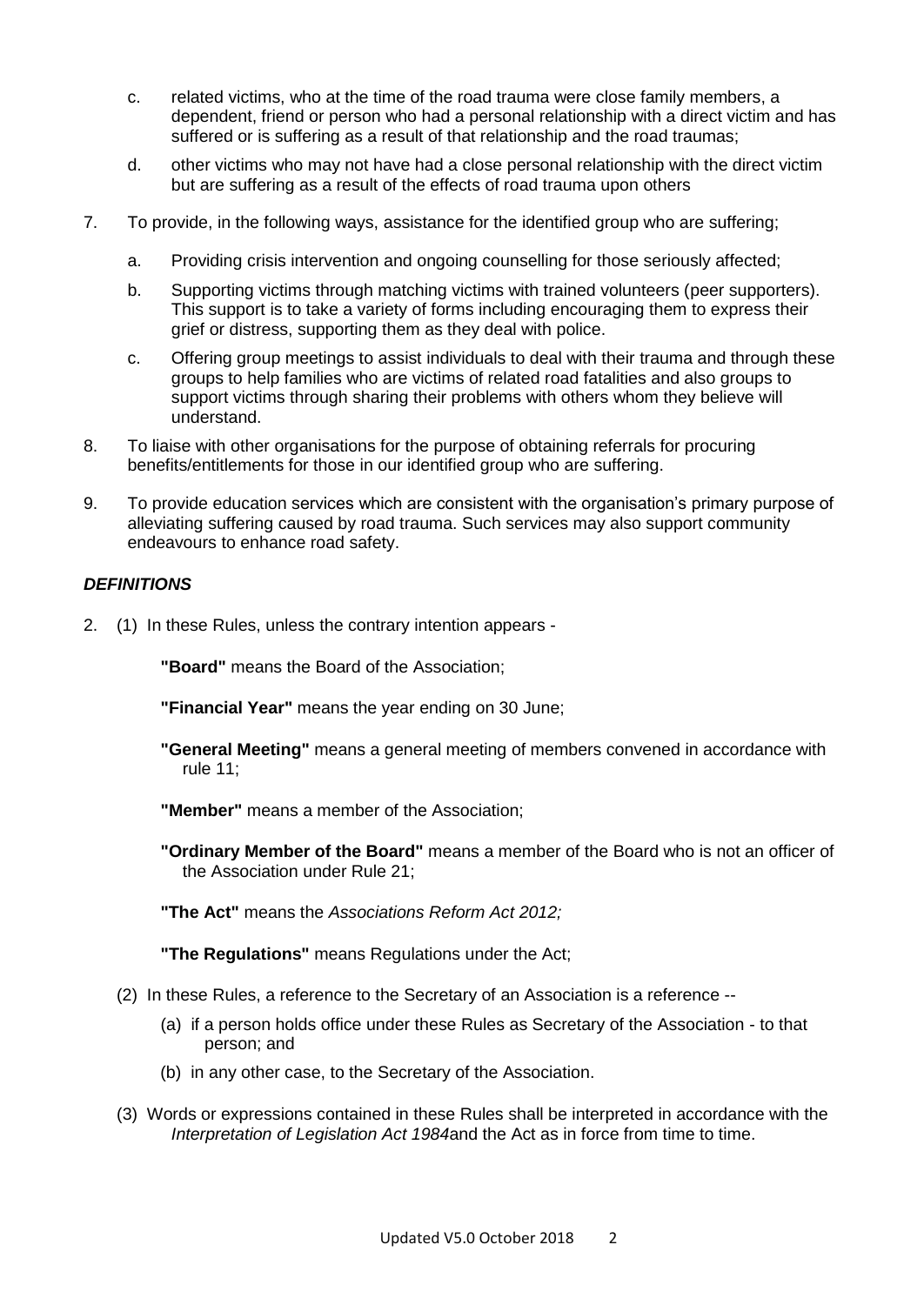#### **APPLICATION FOR MEMBERSHIP**

- 3. (1) A person, family or corporation who applies for and is approved for membership as provided in these Rules is eligible to be a member of the Association on payment of the annual subscription payable under these Rules.
	- (2) A person, family or corporation who was not a member of the Association at the time of the incorporation of the Association (or who was a member at that time but has ceased to be a member) shall not be admitted to membership -
		- (a) unless the application is made as provided in sub-clause (3); and
		- (b) the admission as a member is approved by the Board.
	- (3) An application of a person, family or corporation for membership of the Association
		- (a) shall be made in writing in the form provided by the Board of Directors; and
		- (b) shall be lodged with the Secretary of the Association.
	- (4) As soon as practicable after the receipt of an Application for membership, the Secretary must refer the Application to the Board for approval.
	- (5) Upon an Application being referred to the Board, the Board shall determine whether to approve or reject the application.
	- (6) Upon the Application being approved by the Board, the Secretary shall, with as little delay as possible, notify the Applicant in writing of the approval for membership of the Association and request payment within 28 days after receipt of the notification of the sum payable under these Rules as the annual subscription unless it has previously been paid with the application.
	- (7) The Secretary shall, upon payment of the amounts referred to in sub-clause (6) within the period referred to in that sub-clause, enter the Applicant's name in the Register of Members and, upon the name being so entered, the Applicant becomes a member of the Association entitling the applicant whether a person, family or incorporated body to one vote at any general meeting.
	- (8) A right, privilege, or obligation of a person, family or incorporated body by reason of membership of the Association -
		- (a) is not capable of being transferred or transmitted to another person, family or incorporated body; and
		- (b) terminates upon the cessation of membership whether by death or resignation or liquidation or non-payment of annual subscription or otherwise.

#### **ADMISSION OF HONORARY, STAFFAND LIFE MEMBERS**

- 3A. (1) The Board may confer at any time 'Honorary' or 'Life' membership status of the Association on any individual and in line with the provisions in this Rule.
	- (a) Nominations for Staff and/or Life Membership can be made to the Board by any financial member of the Association, outlining the merits of the nominee. Appointment can be made by the Board without a formal application. Nominations will be considered by the Board as soon as is reasonably practicable. The Board is not required to give any reason for why a nomination is approved or rejected. The decision of the Board is final.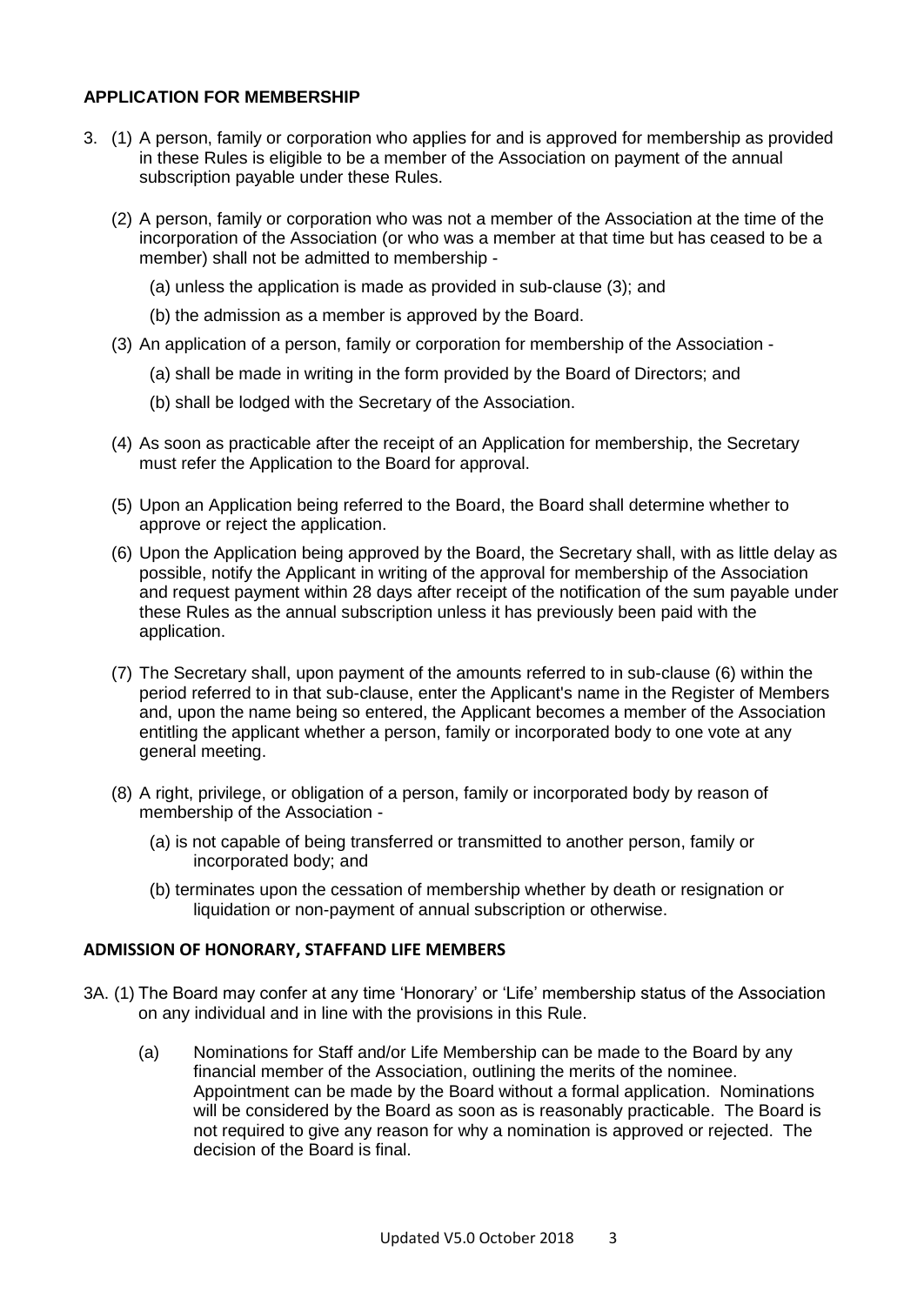- (b) Honorary Membership will be initiated by the Board therefore there is no application process
- (2)

(a) In conferring life membership the Board shall in its absolute discretion, take into account the contribution by the candidate to the Association over a period of not less than 10 years by way of sustained contributions of time, expertise, leadership and/or benefaction to the demonstrable benefit of the Association and those it seeks to serve.

- (b) In conferring life membership the Board shall in its absolute discretion, take into account the contribution by the candidate to the Association over a period of not less than 1 year by way of sustained contributions of time, expertise, leadership and/or benefaction to the demonstrable benefit of the Association and those it seeks to serve.
- (3) In conferring staff and honorary membership the Board
	- (a) shall in its absolute discretion, take into account the contribution by the candidate to the Association by way of public representation and example, active support and patronage to the demonstrable benefit of the Association and those it seeks to serve; and
	- (b) may prescribe that the Appointment as an honorary member is for the term of an external position held by the individual or for a term which coincides with their continued representation, active support and patronage which benefits the Association. In such circumstances, honorary membership ceases upon the term expiring or coming to an end, without the need for the Board to issue an additional notice (although the Board may elect to do so).
- (4) No more than two new honorary members and two new life members may be appointed per financial year. Subject to the limit on annual appointments, there is no limit on the total number of staff, honorary and life members at any one time.
- (5) Staff and Honorary and life members
	- (a) do not have any voting rights;
	- (b) are not required to pay an entrance fee or annual subscription; and
	- (c) will at the discretion of the Board, be entitled to receive notice of and attend general meetings of the Association, as an observer, unless also a financial member permitted under sub-Rule (6) below, in which case, usual rights and obligations of full financial membership apply, including voting rights.
- (6) Only Honorary and life members may elect to become members of the Association upon payment of annual subscription and in line with the membership process outlined in Rule 3. Concurrent membership of this kind will attract voting rights.
- (7) The resignation and expulsion provisions under Rules 6 and 7 apply to honorary and life members. The Board may take action in respect of a member's status as an honorary or life member without impacting on that member's status as an ordinary financial member.

#### **ENTRANCE FEE**

- 4. (1) The annual subscription for an individual per year from 1 July to 30 June in the following year is that which is set from time to time by the Board.
	- (2) The annual subscription for a family which wishes to have all its members as fully paid members of the incorporated Association but only with one vote at any General Meetings 1 July to 30 June in the following year is that which is set from time to time by the Board.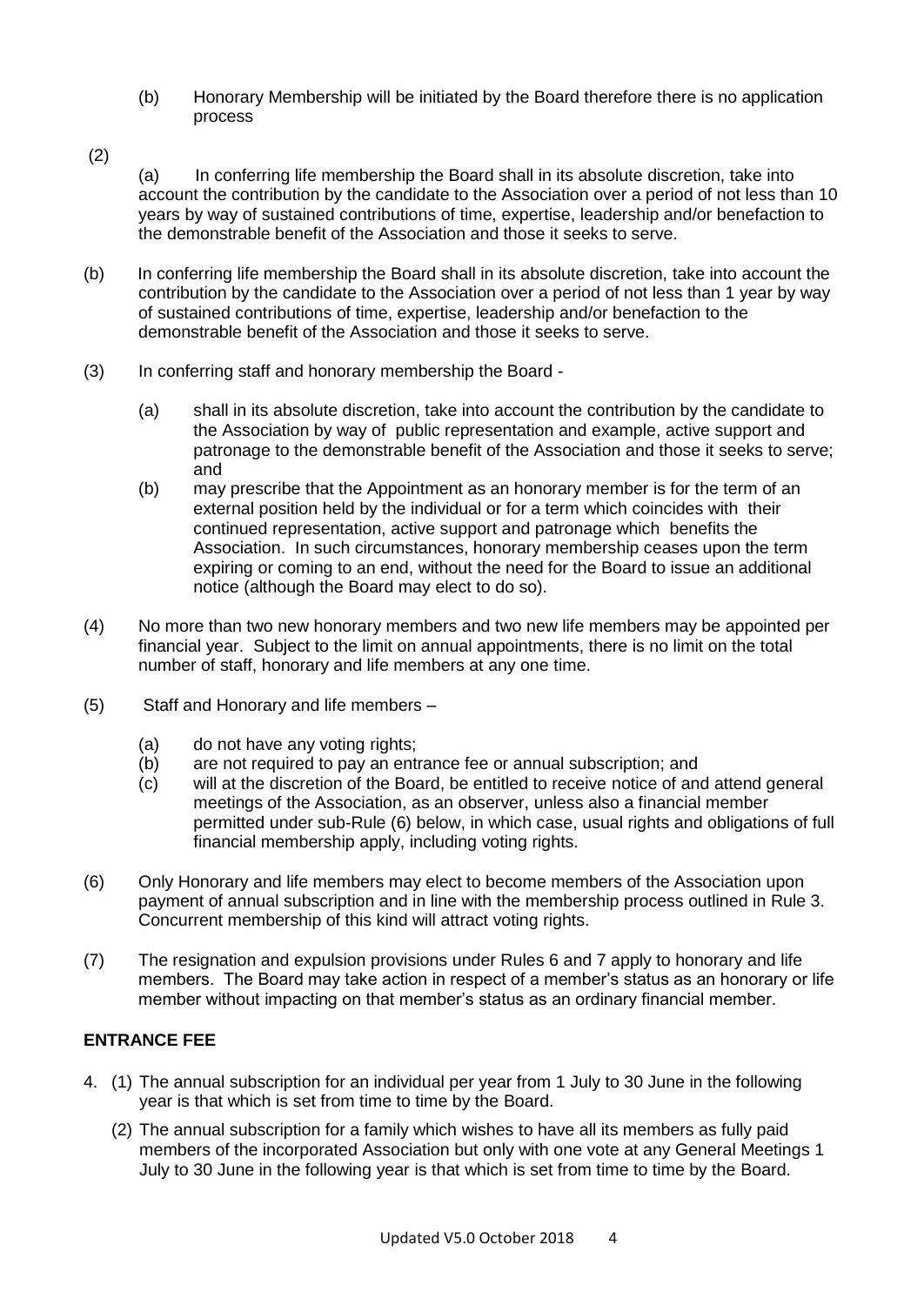(3) The annual subscription for an incorporated body from 1 July to 30 June in the following year is that which is set from time to time by the Board.

#### **REGISTER OF MEMBERS**

5. The Secretary must cause to be kept and maintained a register of members in which shall be entered the full name, address of each member; and date of entry of the name of each member and the register shall be available for inspection and copying by members upon request.

#### **RESIGNATION AND EXPULSION OF MEMBER**

- 6. (1) A member of the Association who has paid all moneys due and payable by a member to the Association may resign from the Association by first giving one month's notice to the Secretary of his or her intention to resign and upon the expiration of that period of notice, the member ceases to be a member.
	- (2) Upon the expiration of a notice given under sub-clause (1), the Secretary shall cause to be made in the register of members an entry recording the date on which the member by whom the notice was given, ceased to be a member.
- 7. (1) Subject to these Rules, the Board may by resolutions
	- (a) expel a member from the Association;
	- (b) suspend a member from membership of the Association for a specified period; or
	- if the Board is of the opinion that the member
		- (c) has refused or neglected to comply with these rules; or
		- (d) has been guilty of conduct unbecoming a member or prejudicial to the interests of the Association.
	- (2) A resolution of the Board under sub-rule (1)
		- (a) does not take effect unless the Board, at a meeting held not earlier than 14 days and not later than 28 days after the service on the member of a notice under sub-clause (3) confirms the resolution in accordance with this clause; and
		- (b) where the member exercises a right of appeal to the Association under this clause, does not take effect unless the Association confirms the resolution in accordance with this clause.
	- (3) If the Board passes a resolution passed under sub-rule (1), the Secretary shall, as soon as practicable, cause to be served on the member a notice in writing –
		- (a) setting out the resolution of the Board and the grounds on which it is based; and
		- (b) stating that the member, or his or her representative, may address the Board at a meeting to be held not earlier than 14 days and not less than 28 days after the service of the notice;
		- (c) stating the date, place and time of that meeting,
		- (d) informing the member that he or she may do one or all of the following
			- (i) attend that meeting;
			- (ii) give to the Board before the date of that meeting a written statement seeking the revocation of the resolution; and
			- (iii) not later than 24 hours before the date of the meeting lodge with the Secretary a notice to the effect that he or she wishes to appeal to the Association in general meeting against the Resolution.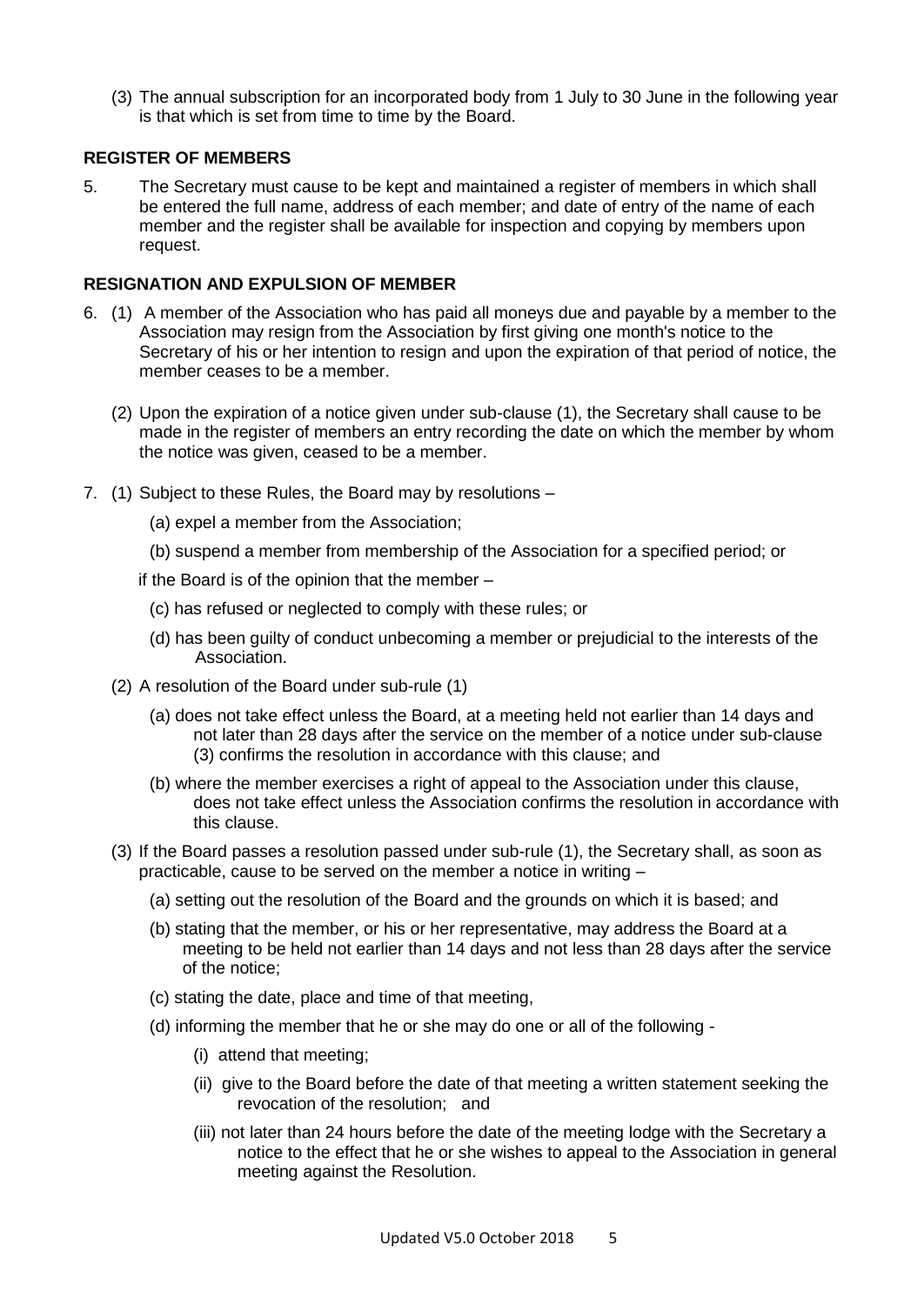- (4) At a meeting of the Board held in accordance with sub-rule (2), the Board
	- (a) shall give the member an opportunity to be heard;
	- (b) shall give due consideration to any written statement submitted by the member; and
	- (c) shall by resolution determine whether to confirm or to revoke the resolution.
- (5) If the Secretary receives a notice under sub-rule (3), he or she shall notify the Board and the Board must convene a general meeting of the Association to be held within twenty one days after the date on which the Secretary received the notice.
- (6) At a general meeting of the Association convened under sub-rule (5)
	- (a) no business other than the question of the appeal be transacted;
	- (b) the Board may place before the meeting details of the grounds for the resolution and the reasons for the passing of the resolution;
	- (c) the member shall be given an opportunity to be heard; and
	- (d) the members present must vote by secret ballot on the question whether the Resolution should be confirmed or revoked.
- (7) If at the General Meeting
	- (a) two-thirds of the members vote in person, or by proxy, in favour of the resolution, it is confirmed; and
	- (b) in any other case, the resolution is revoked.

#### **ANNUAL GENERAL MEETINGS**

- 8 (1) The Association shall in each calendar year convene an annual general meeting of its members.
	- (2) The annual general meeting shall be held on such day as the Board determines.
	- (3) The annual general meeting shall be specified as such in the notice convening it.
	- (4) The ordinary business of the annual general meeting shall be
		- (a) to confirm the minutes of the previous annual general meeting and of any general meeting held since that meeting.
		- (b) to receive from the Board reports upon the transactions of the Association during the last preceding financial year.
		- (c) to elect officers of the Association and the ordinary members of the Board; and
		- (d) to receive and consider the statement submitted by the Association in accordance with section 30(3) of the Act.

(5) The annual general meeting may conduct any special business of which notice has been given in accordance with these Rules.

(6) The annual general meeting shall be in addition to any other general meetings that may be held in the same year.

#### **SPECIAL GENERAL MEETINGS**

- 9. All general meetings other than the annual general meeting are special general meetings.
- 10 (1) The Board may, whenever it thinks fit, convene a special general meeting of the Association and, where, but for this sub-rule, more than 15 months would elapse between annual general meetings, here the Board must convene a special general meeting before the expiration of that period.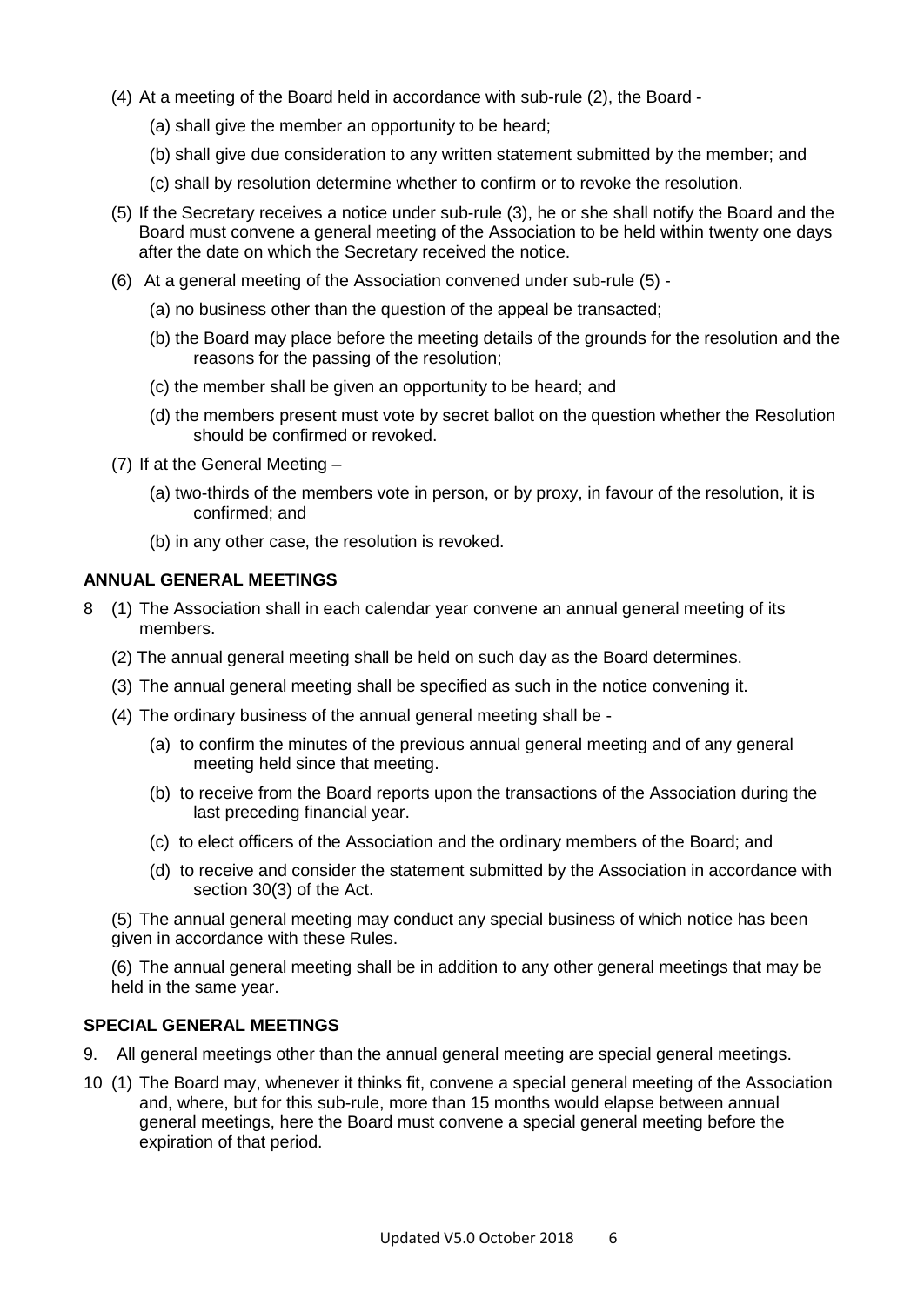- (2) The Board shall, on the request in writing of members representing not less than 5 per cent of the total number of members, convene a special general meeting of the Association.
- (3) The request for a special general meeting shall state the objects of the meeting and shall be signed by the members requesting the meeting and be sent to the address of the Secretary.
- (4) If the Board does not cause a special general meeting to be held within one month after the date on which the request is sent to the address of the Secretary, the members making the request, or any of them, may convene a special general meeting to be held not later than three months after that date.
- (5) A special general meeting convened by members in pursuance of these Rules shall be convened in the same manner as nearly as possible as that in which those meetings are convened by the Board and all reasonable expenses in convening the meeting shall be refunded by the Association to the persons incurring the expenses.

#### **NOTICE OF MEETINGS**

- 11 (1) The Secretary of the Association shall, at least 14 days before the date fixed for holding a general meeting of the Association, cause to be sent to each member of the Association at the address appearing in the register of members, a notice by pre-paid post or electronically stating the place, date and time of the meeting and the nature of the business to be transacted at the meeting.
	- (2) No business other than that set out in the notice convening the meeting shall be transacted at the meeting.
	- (3) A member desiring to bring any business before a meeting may give notice of that business in writing to the Secretary, who shall include that business in the notice calling the next general meeting after the receipt of the notice.

#### **PROCEEDINGS AT MEETINGS**

- 12 (1) All business that is conducted at a special general meeting and all business that is transacted at the annual general meeting with the exception of that specially referred to in these Rules as being ordinary business of the annual general meeting shall be deemed to be special business.
	- (2) No item of business may be transacted at a special general meeting unless a quorum of members entitled under these Rules to vote is present during the time when the meeting is considering that item.
	- (3) Five members personally present (being members entitled under these Rules to vote at a general meeting) constitute a quorum for the conduct of the business of a general meeting.
	- (4) If, within half an hour after the appointed time for the commencement of a general meeting, a quorum is not present, the meeting convened upon the request of members shall be dissolved and in any other case shall stand adjourned to the same day in the next week at the same time and (unless another place is specified by the Chairperson at the time of the adjournment or by written notice to members given before the day to which the meeting is adjourned) at the same place and if at the adjourned meeting the quorum is not present within half an hour after the time appointed for the commencement of the meeting, the members personally present (being not less than 3) shall be a quorum.
- 13 (1) The Chairperson, or in the Chairperson's absence, the Deputy Chairperson, shall preside as Chairperson at each general meeting of the Association.
	- (2) If the Chairperson and the Deputy Chairperson are absent from a general meeting, or are unable to preside, the members present must select one of their number to preside as Chairperson of the meeting.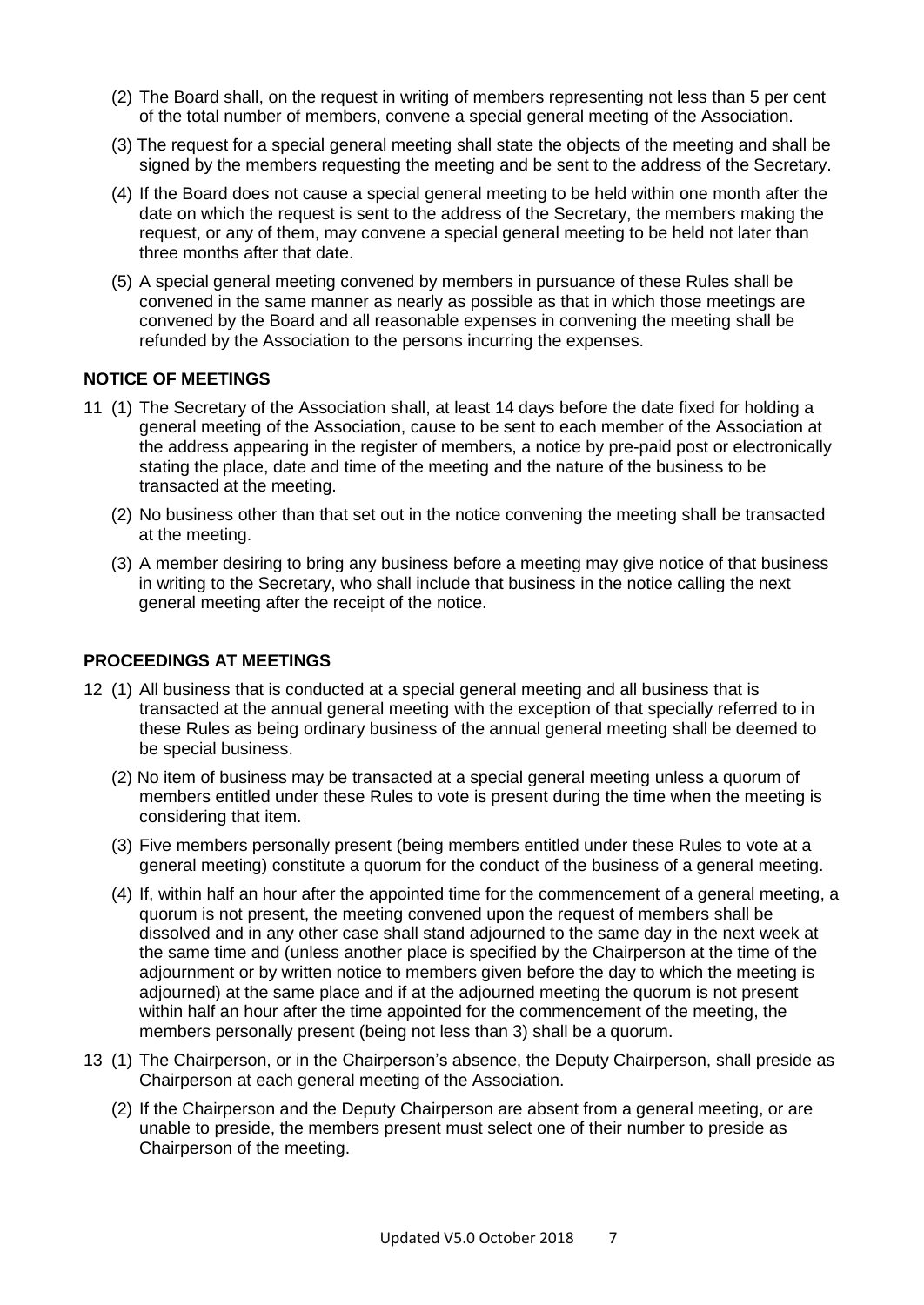- 14 (1) The Chairperson of a general meeting at which a quorum is present may, with the consent of the meeting, adjourn the meeting from time and place to place, but no business may be transacted at an adjourned meeting other than the business left unfinished at the meeting at which the adjournment took place.
	- (2) If a meeting is adjourned for fourteen days or more, a like notice of the adjourned meeting shall be given as in the case of the general meeting.
	- (3) Except as provided in sub-rule (1) and (2), it is not necessary to give notice of an adjournment or of the business to be conducted at an adjourned meeting.
- 15 A question arising at a general meeting of the Association shall be determined on a show of hands and unless, before or on the declaration by the Chairperson that a resolution has, on a show of hands, been carried or carried unanimously or carried by a particular majority or lost, and an entry to that effect in the Minute book of the Association is evidence of the fact, without proof of the number or proportion of the votes recorded in favour of, or against, that resolution.
- 16 (1) Upon any question arising at an annual general meeting of the Association, a member has one vote only.
	- (2) All votes must be given personally or by proxy.
	- (3) In the case of an equality of voting on a question, the Chairperson of the meeting is entitled to exercise a second or casting vote.
- 17 (1) If at a meeting a poll on any question is demanded by not less than three members, it shall be taken at the meeting in such manner as the Chairperson may direct and the resolution of the poll shall be deemed to be a resolution of the meeting on that question.
	- (2) A poll that is demanded on the election of a Chairperson or on a question of an adjournment shall be taken forthwith and a poll that is demanded on any question shall be taken at such time before the close of the meeting as the Chairperson may direct.
- 18 A member is not entitled to vote at any general meeting unless all moneys due and payable by the member to the Association have been paid at least 14 days before the date of the meeting.
- 19 (1) Each member is entitled to appoint another member as a proxy by notice given to the Secretary no later than 24 hours before the time of the meeting in respect of which the proxy is appointed.
	- (2) The notice appointing the proxy shall be in the form set out in Appendix 1.

#### **BOARD**

- 20 (1) The affairs of the Association shall be managed by the Board constituted as provided in Rule 22.
	- (2) The Board
		- (a) shall control and manage the business and affairs of the Association; and
		- (b) may, subject to these Rules, the Act and the Regulations, exercise all such powers and functions as may be exercised by the Association other than those powers and functions that are required by these Rules to be exercised by general meetings of the members of the Association; and
		- (c) subject to these Rules, the Act and the Regulations, has power to perform all such acts and things as appear to the Board to be essential for the proper management of the business and affairs of the Association.
- 21 (1) The officers of the Association shall be
	- (a) a Chairperson;
	- (b) a Deputy Chairperson;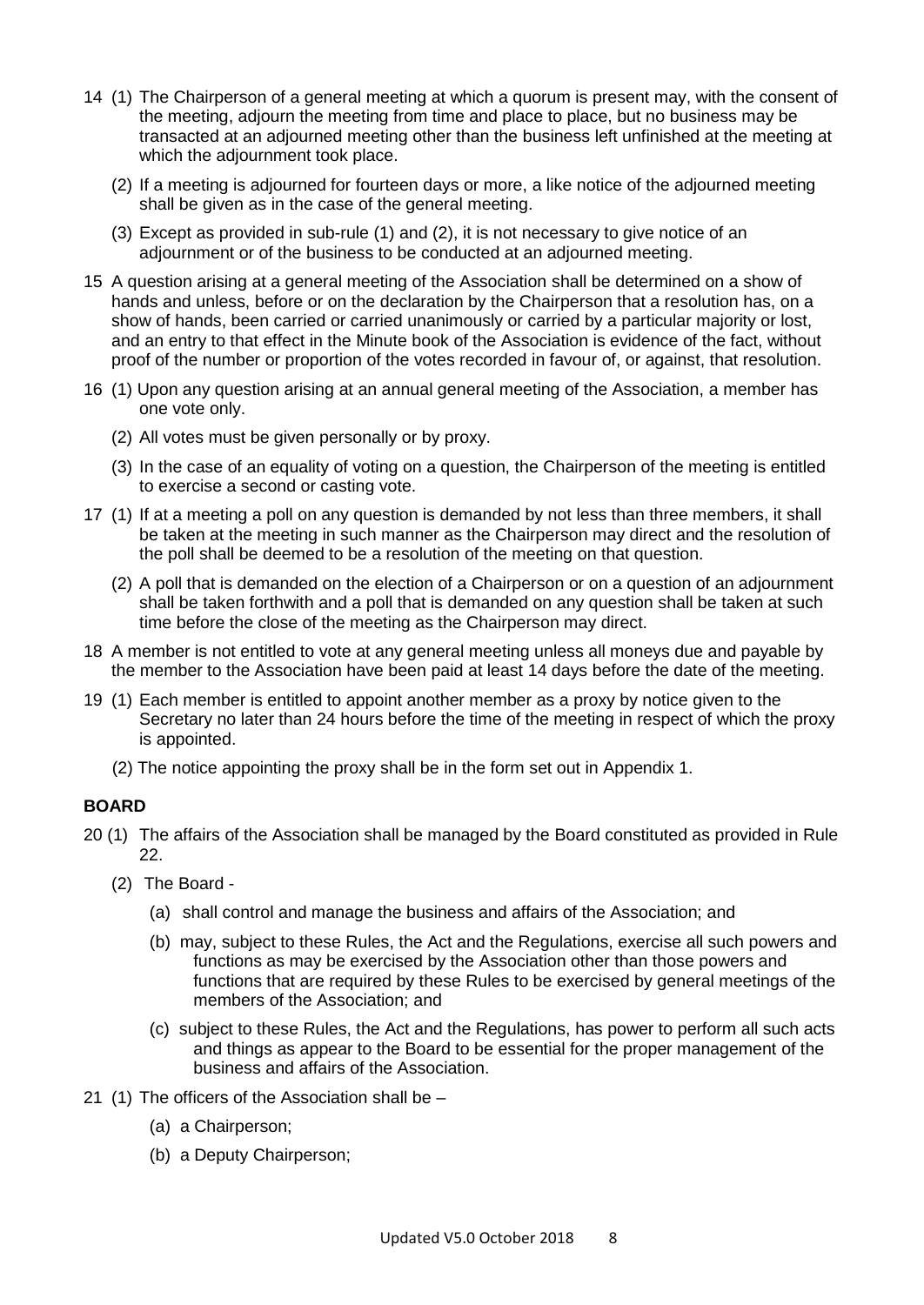- (c) a Treasurer; and
- (d) a Secretary.
- (2) The provisions of rule 23, so far as they are applicable and with the necessary modifications, apply to and in relation to the election of persons to any of the offices referred to in sub-rule (1).
- (3) Each officer of the Association shall hold office until the annual general meeting next after the date of his or her election but is eligible for re-election.
- (4) In the event of a casual vacancy in any office referred to in sub-rule (1), the Board may appoint one of its members to the vacant office and the member appointed may continue in office up to and including the conclusion of the annual general meeting next following the date of the appointment.
- (5) Only members of the Association entitled to vote are eligible to be elected as board members,
- 22 (1) Subject to Section 23 of the Act, the Board shall consist of between seven (7) and eleven (11) members, elected for a 3 year term of office (but may be re-elected). These seven (7) to eleven (11) members comprise:
	- (a) The officers of the Association; and
		- (b) three to seven ordinary Members

each of whom shall be elected at the Annual General Meeting of the Association

- (2) Each member of the Board shall, subject to these rules, hold office for three years until the annual general meeting next after the date of election but is eligible for re-election.
- (3) In the event of a casual vacancy occurring in the office of an ordinary member of the Board, the Board may appoint a member of the Association to fill the vacancy and the member appointed shall hold office, subject to these Rules, until the conclusion of the annual general meeting next following the date of the appointment.
- (4) In addition, if:

(a) there has been a vacancy in Board member positions since the last election ("casual vacancy"); and

(b) the remainder of the term of office of that position is for 1 or 2 years after the next annual general meeting;

an election must be held at the next Annual General Meeting to fill that position for the remainder of the term.

(5) The maximum term served by any director of the association shall not exceed nine consecutive years (3 consecutive terms)".

#### SUB COMMITTEES

- 22A (1) The Board may by resolution delegate to one or more sub-committees the exercise of such of their functions as specified in the resolution, other than;
	- (a) this power of delegation; and
	- (b) a function which is a duty imposed on the Board by law.
	- (2) The Board may, by resolution, revoke wholly or in part any delegation under this rule.
	- (3) Each sub-committee shall have one representative of the Board as a member
	- (4) A sub-committee may meet and adjourn as it thinks fit and proper.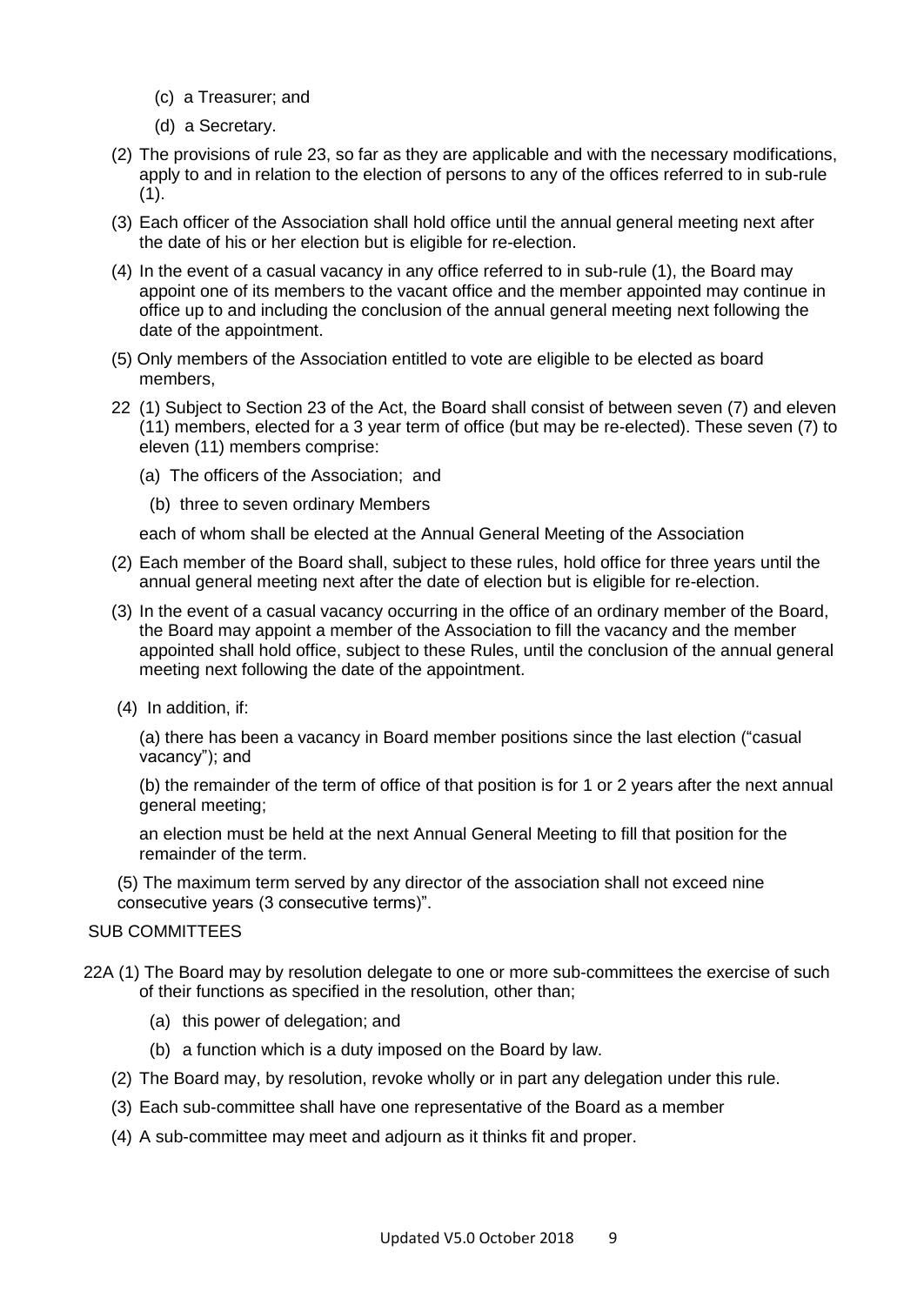(5) Questions arising at a sub-committee meeting shall be determined by a majority of the votes of members of the sub-committee present at the meeting and in the event of an equality of votes, the person presiding may exercise a second casting vote.

#### **ELECTION OF OFFICERS AND VACANCY**

- 23 (1) Nominations of candidates for election as officers of the Association or as ordinary members of the Board -
	- (a) shall be made in writing, signed by two members of the Association and accompanied by the written consent of the candidate (which may be endorsed on the form of nomination); and
	- (b) shall be delivered to the Secretary of the Association at least 14 days before the date fixed for the holding of the annual general meeting.
	- (c) shall be a registered member of the Association.
	- (2) If insufficient nominations are received to fill all vacancies on the Board, the candidates nominated shall be deemed to be elected and further nominations may be received at the annual general meeting. The elected Board has the right to co-opt members to casual vacancies according to 21 (4) and (5) above.
	- (3) If the number of nominations received is equal to the number of vacancies to be filled, the persons nominated shall be deemed to be elected.
	- (4) If the number of nominations exceeds the number of vacancies to be filled, a ballot must be held.
	- (5) The ballot for the election of officers and ordinary members of the Board must be conducted at the annual general meeting in such manner as the Board may direct.
	- (6) A nomination of a candidate for election under this Clause is not valid if the candidate has been nominated and elected to another office for election at the same election.
- 24 For the purpose of these Rules, the office of an officer of the Association or of an ordinary member of the Board becomes vacant if the officer or member –
	- (a) ceases to be a member of the Association
	- (b) becomes an insolvent under administration within the meaning of the Companies (Victoria) Code; or
	- (c) resigns from office by notice in writing given to the Secretary.

#### **PROCEEDINGS OF THE BOARD**

- 25 (1) The Board shall meet at least **six (6)** times in each year at such place and such times as the Board may determine.
	- (2) Special meetings of the Board may be convened by the Chairperson or by any four of the members of the Board.
	- (3) Notice shall be given to members of the Board of any special meeting specifying the general nature of the business to be transacted and no other business shall be transacted at such a meeting.
	- (4) A quorum consists of 50% of directors plus one for the transaction of the business of a meeting of the Board.
	- (5) No business shall be transacted unless a quorum is present, and if within half an hour of the time appointed for the meeting a quorum is not present, the meeting shall stand adjourned to the same place and at the same hour of the same day in the following week unless the meeting was a special meeting in which case it lapses.
	- (6) At meetings of the Board -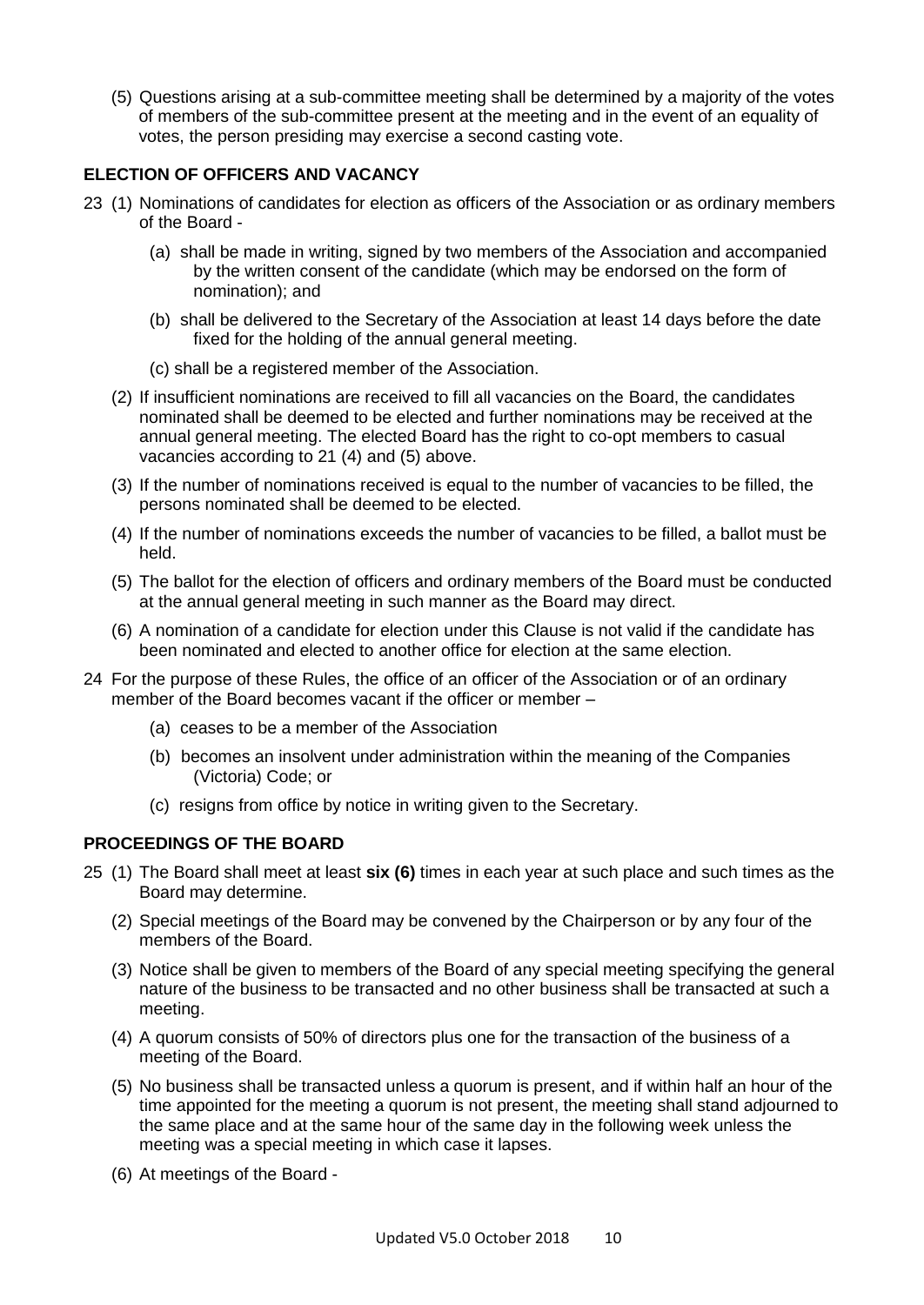- (a) the Chairperson or, in the Chairperson's absence, the Deputy Chairperson presides; or
- (b) if the Chairperson and the Deputy Chairperson are absent, or are unable to preside, the members present must choose one of their number to preside.
- (7) Questions arising at a meeting of the Board, or at a meeting of any sub-Board appointed by the Board, shall be determined on a show of hands or, if a member requests, by a poll taken in such manner as the person presiding at that meeting may determine.
- (8) Each member present at a meeting of the Board, or at a meeting of any sub-Board appointed by the Board (including the person presiding at the meeting), is entitled to one vote and, in the event of an equality of votes on any question, the person presiding may exercise a second or casting vote.
- (9) Written notice of each Board meeting shall be served on each member of the Board by delivering it to the member at a reasonable time before the meeting or by sending it electronically or by pre-paid post addressed to him or her at his or her usual or last known place at least four business days before the date of the meeting.
- (10) Subject to sub-clause (4) the Board may act notwithstanding any vacancy on the Board.
- (11) Each member shall attend at least two thirds of all Board meetings, and if more than two consecutive Board meetings are missed without notice the member may be asked to show cause as to why their Board membership should continue.

#### **SECRETARY**

26 The Secretary of the Association shall cause to be kept minutes of the resolutions and proceedings of each general meeting and each Board meeting in books provided for that purpose together with a record of the names of persons present at Board meetings.

#### **TREASURER**

- 27 The Treasurer of the Association
	- (a) shall cause to be collected and received all moneys due to the Association and cause to be made all payments authorised by the Association; and
	- (b) shall cause to be kept correct accounts and books showing the financial affairs of the Association with full details of all receipts and expenditure connected with the activities of the Association.

#### **REMOVAL OF MEMBER OF BOARD**

- 28 (1) The Association in a general meeting may, by resolution, remove any member of the Board before the expiration of the member's term of office and appoint another member in his or her place to hold office until the expiration of the term of the first-mentioned member.
	- (2) Where the member to whom a proposed resolution referred to in sub-rule (1) makes representations in writing to the Secretary or Chairperson of the Association (not exceeding a reasonable length) and may request that the representations be provided to the members of the Association, the Secretary or the Chairperson may send a copy of the representations to each member of the Association or, if they are not so given, the member may require that they be read out at the meeting.

#### **CHEQUES**

29 All cheques, drafts, bills of exchange, promissory notes and other negotiable instruments shall be signed by two members of the Board or one member of the Board and the Chief Executive Officer of the Association.

#### **SEAL**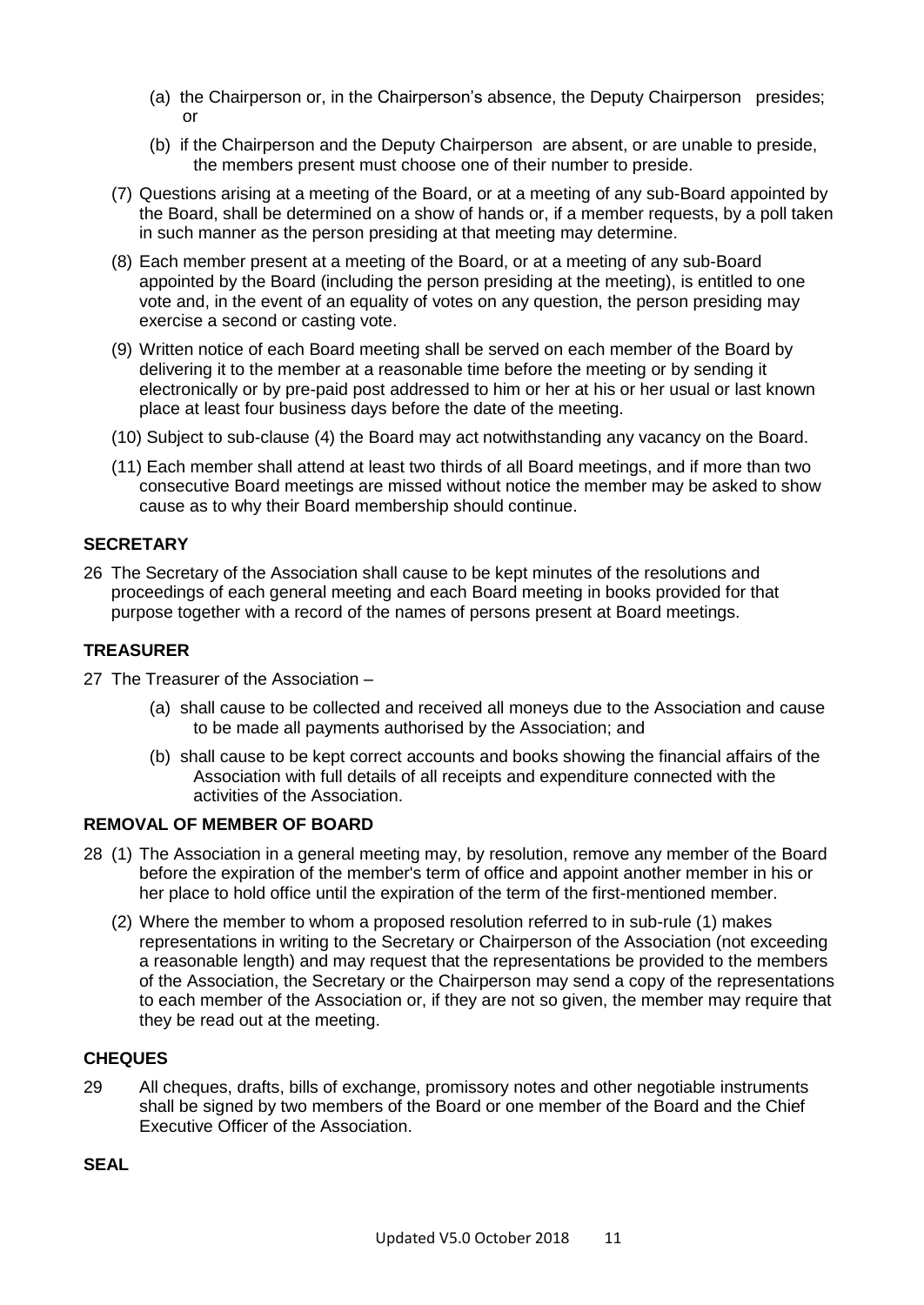- 30 (1) The Common Seal of the Association must be kept in the custody of the Secretary.
	- (2) The common seal must not be affixed to any instrument except by the authority of the Board and the affixing of the common seal must be attested by the signatures either of two members of the Board or, of one member of the Board and of the Secretary of the Association.

#### **ALTERATION OF RULES AND STATEMENT OF PURPOSES**

31. These Rules and the statement of purposes of the Association must not be altered except in accordance with the Act.

#### **NOTICES**

- 32 (1) A notice may be served by or on behalf of the Association upon any member either personally or by sending it electronically or by post to the member at that address shown in the Register of Members; or
	- (2) Where a document is properly addressed prepaid and posted to a person as a letter, the document shall, unless the contrary is proved, be deemed to have been given to the person at the time at which the letter would have been delivered in ordinary course of post.

#### **WINDING UP OR CANCELLATION**

33 In the event of the Organisation being dissolved, the amount which remains after such a dissolution and the satisfaction of all debts and liabilities shall be transferred to any Organisation which has similar objects and which is approved by the Commission of Taxation as a Public Benevolent Institution for the purposes of any Commonwealth Taxation Act.

#### **CUSTODY OF RECORDS**

34 (1) Except as otherwise provided in these Rules, the Secretary must cause to be kept in his or her custody or under his or her control all books, documents and securities of the Association.

(2) All members must have access at all times to, and must be able to make a copy of, the accounts, books, securities and any other relevant documents of the Association free of charge upon request. This does not apply to the minutes of the Board meetings.

#### **FUNDS**

35 The funds of the Association shall be derived from entrance fees, annual subscriptions, donations and such other sources as the Board determines.

#### **ASSETS AND INCOME**

36 The assets and income of the Association shall be plied solely in furtherance of its non-profit objective, and no portion shall be distributed directly or indirectly to the members of the organisation except as bona fide compensation for services rendered or expenses incurred on behalf of the organisation.

#### **DISPUTES AND MEDIATION**

- 37 (1) The grievance procedure set out in this rule applies to disputes under these Rules between
	- (a) a member and another member; or
	- (b) a member and the Association
	- (2) The parties to the dispute must meet and discuss the matter in dispute, and, if possible, resolve the dispute within 14 days after the dispute comes to the attention of all of the parties.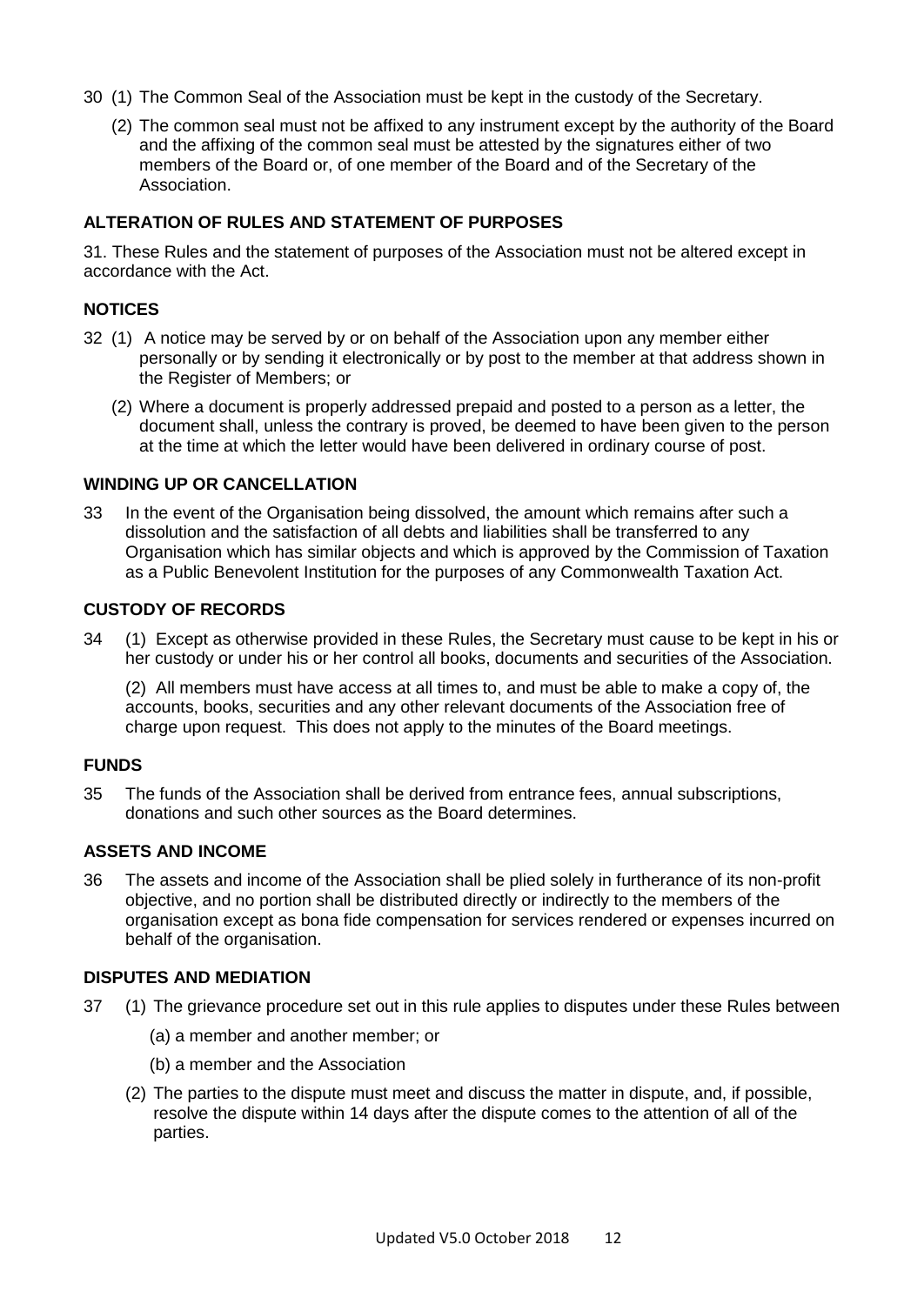- (3) If the parties are unable to resolve the dispute at the meeting, or if a party fails to attend that meeting, then the parties must, within 10 days, hold a meeting in the presence of a mediator.
- (4) The mediator must be
	- (a) a person chosen by agreement between the parties; or
	- (b) in the absence of agreement
		- (i) in the case of a dispute between a member and another member, a person appointed by the Board of the Association; or
		- (ii) in the case of a dispute between a member and the Association, a person who is a mediator appointed or employed by the Dispute Settlement Centre of Victoria (Department of Justice).
- (5) A member of the Association can be a mediator.
- (6) The mediator cannot be a member who is a party to the dispute.
- (7) The parties to the dispute must, in good faith, attempt to settle the dispute by mediation.
- (8) The mediator, in conducting the mediation, must
	- (a) give the parties to the mediation process every opportunity to be heard; and
	- (b) allow due consideration by all parties of any written statement submitted by any party; and
	- (c) ensure that natural justice is accorded to the parties to the dispute throughout the mediation process.
- (9) The mediator must not determine the dispute.
- (10) If the mediation process does not result in the dispute being resolved, the parties may seek to resolve the dispute in accordance with the Act or otherwise at law.